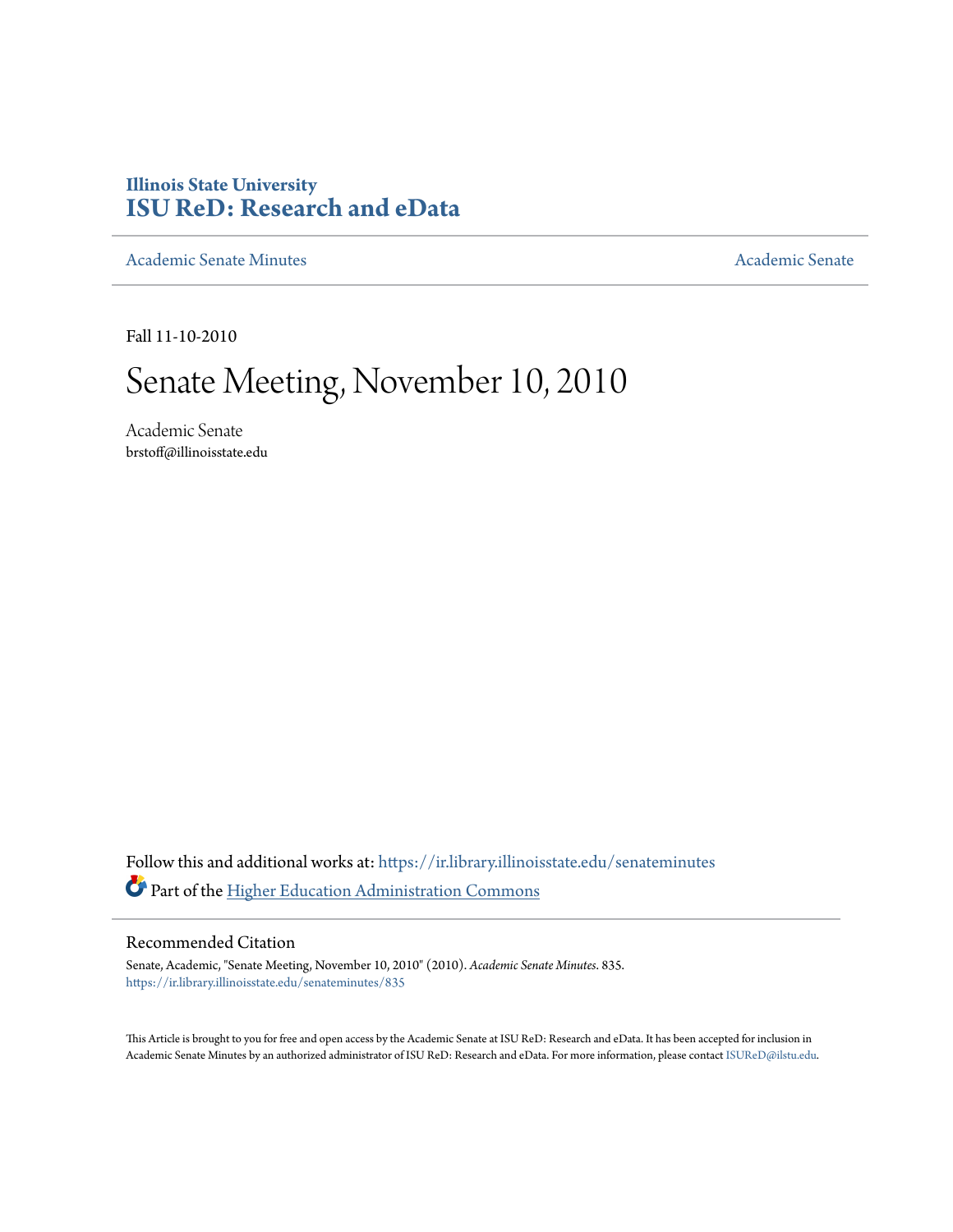#### **Academic Senate Minutes Wednesday, November 10, 2010** *(Approved)*

#### *Call to Order*

Academic Senate Chairperson Dan Holland called the meeting to order.

#### *Roll Call*

Academic Senate Secretary Susan Kalter called the roll and declared a quorum.

## *Approval of Minutes of October* **27***, 2010*

**XXXXII-21:** By Senator Tomlin, seconded by Senator Dawson, to approve the Academic Senate Minutes of October 27, 2010. The minutes were unanimously approved.

#### *IBHE-FAC Report (Professor Lane Crothers, IBHE-FAC Representative) REPORT CANCELED*

**Announcement by Senator Horst:** There's going to be a panel discussion on remediation and articulation by the IBHE-FAC from 9:30 a.m. to 12:00 p.m. in the Prairie Room. Dr. Crothers has invited all of the Senate to that meeting.

## *Administrator's Remarks*

## *President Al Bowman*

**President Bowman:** October is behind us. There were some bright spots in Springfield. Personal income tax receipts were up a bit and sales taxes. There were declines in lots of other revenue streams and were it not for interfund borrowing, the state would have been behind. But because of the Governor's ability to move dollars around, year-to-date revenues are almost \$250,000,000. The ISU budget is about where it was the last time we met. We are still waiting on \$396,000 from our FY10 appropriation. We have gotten \$30,500 for FY11, so another \$79 million to go. Dan Layzell and his team have vouchered \$40.5 million, so we don't anticipate seeing any of those dollars until after the new year. There has been a lot of discussion about the fall veto session and what might happen if the General Assembly ran a tax bill. The ingredients are certainly there for that to happen, whether it will or not is anyone's guess. There are members in this session who will not be there next January and of course the map has to be redraw and there may be members who are willing to compromise so that that they can be treated favorably in that process. There are a lot of unknowns.

This morning in Chicago, the IBHE's Finance Group had its last meeting. John Peters and I represent public presidents on that group and four members of the General Assembly are on the group. They have written a draft of their document. The document does emphatically support additional funding for public higher ed, including the MAP program. The members of the General Assembly on that group were absolutely behind that recommendation. Their position is they need ammunition to convince their colleagues that additional dollars in higher ed would be a good investments. So, we have got people who are on our side and certainly those people who are on the appropriation committees for higher ed definitely understand the issues. One of the tables that they have been circulating and I am not sure if this group has seen it, but if you look at the loss in funding since 02, as a system, we have lost nearly a half billion dollars in state support. There have been some press reports about furlough days and as we said last year, we are not contemplating the need to do furloughs. So it's not on the table. If you here discussions about that from other campuses, it is specific to those campuses.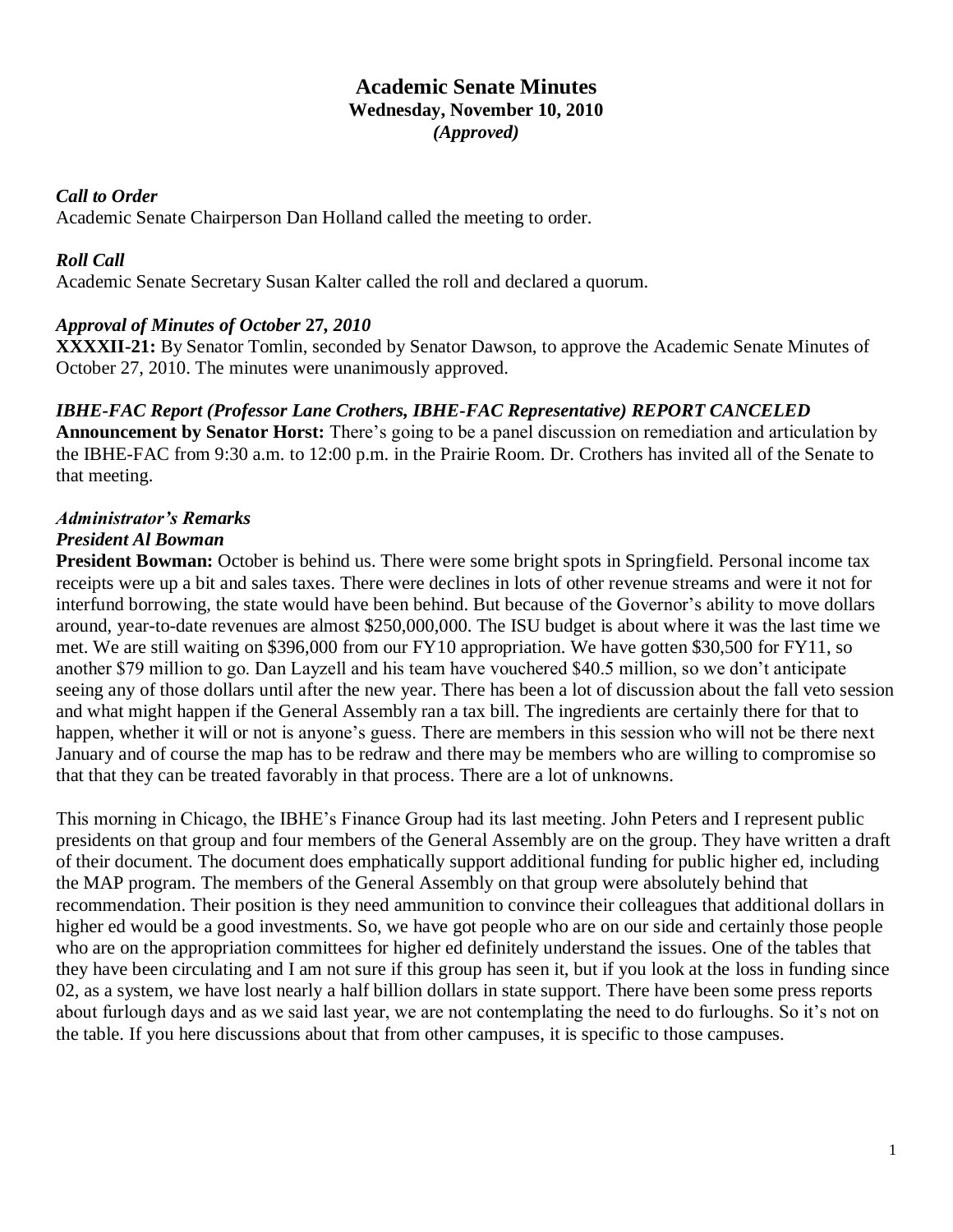## *Presentation: Parking Plans (Chuck Scott, Facilities Management, Julie North, Parking and Transportation)*

**Vice President Layzell:** Just by way of prefacing the presentation, as you know, Parking and Transportation did the first phase of removing the individually reserved spaces in the South University garage creating a red zone reserved area there, including about 252 parking spaces. Obviously, this was a change from past practice; despite some initial concerns that people had, we have actually gotten quite a bit of positive response from people who are using the South University garage, so we are moving forward with similar discussions of plans for our other two garages.

**Ms. North:** The presentation tonight will focus on the following areas: parking space, utilization review, the South University garage, the North University garage, School Street garage, parking space vacancies by campus area, potential benefits of conversion and there will be time for questions.

Beginning with space utilization, what is it and why is it important? In order to understand supply and demand for parking space, Parking and Transportation Services completed a comprehensive Transportation Demand Management Plan and one component of that plan is a review of parking space utilization. Parking staff counted each vacant parking space on the campus. The goal of this utilization review was to understand parking space occupancy, as well as identify those areas which justify reallocation or redesignation. This review included a parking space utilization analysis, potential reorganization of space and opportunities for programmatic changes in the permitting process as well as opportunities to create new green space, all of which are identified in the TDM plan published in August of this year, which is also on our website.

Every space on campus was counted four times a day for a two-week period. Our first set of data is from the first and second weeks of spring 09 semester and our second set of data is from the second and third weeks of fall semester. Parking garage reserved spaces and surface spaces were counted at 9:00 a.m., 11:00 .a.m., 1:00 p.m. and 3:00 p.m. and the following graphs represent two sets of data regarding the average empty spaces in numbers and percentages in the reserved areas of all three of our garages. In the essence of time, we will focus on the data collected at 1:00 p.m. in these slides.

Since the south garage has already been converted, a data analysis begins with a space utilization review of that facility. Our lot counts showed the average empty spaces at 1:00 p.m. during the first and second week of spring of 68 spaces or 26.6% of those 252 spaces. Space utilization review in the fall semester showed the average empty spaces during the second and third week at 1:00 p.m. of 139 spaces or 54.9%. These numbers are exclusive of all other spaces in the south garage.

As mentioned previously, South University garage parking patrons are pleased with the new reserve zone concept. In our future efforts to convert both the north garage and the School Street garage, we recommend that reserved parkers speak to your colleagues in the South University garage and many of them have provided positive input to our office.

Moving on to the North University garage, the individually reserved spaces are identified as lot F74, with a total of 197 spaces. Space utilization review in the spring semester showed the average empty spaces at 1:00 p.m. of 72 spaces or 36.7% of the 197 spaces. Space review fall semester showed the average empty spaces during the second and third week at 1:00 p.m. at 38.4% of the 197 spaces.

The School Street garage—lot F37 has 426 reserved parking spaces. Space utilization in spring showed the average number of empty spaces at 173 spaces or 40.6% of those 426 spaces. Space utilization in fall showed the average number of empty spaces at 1:00 p.m. of 200 spaces or 46.9% of the 426 reserved parking spaces.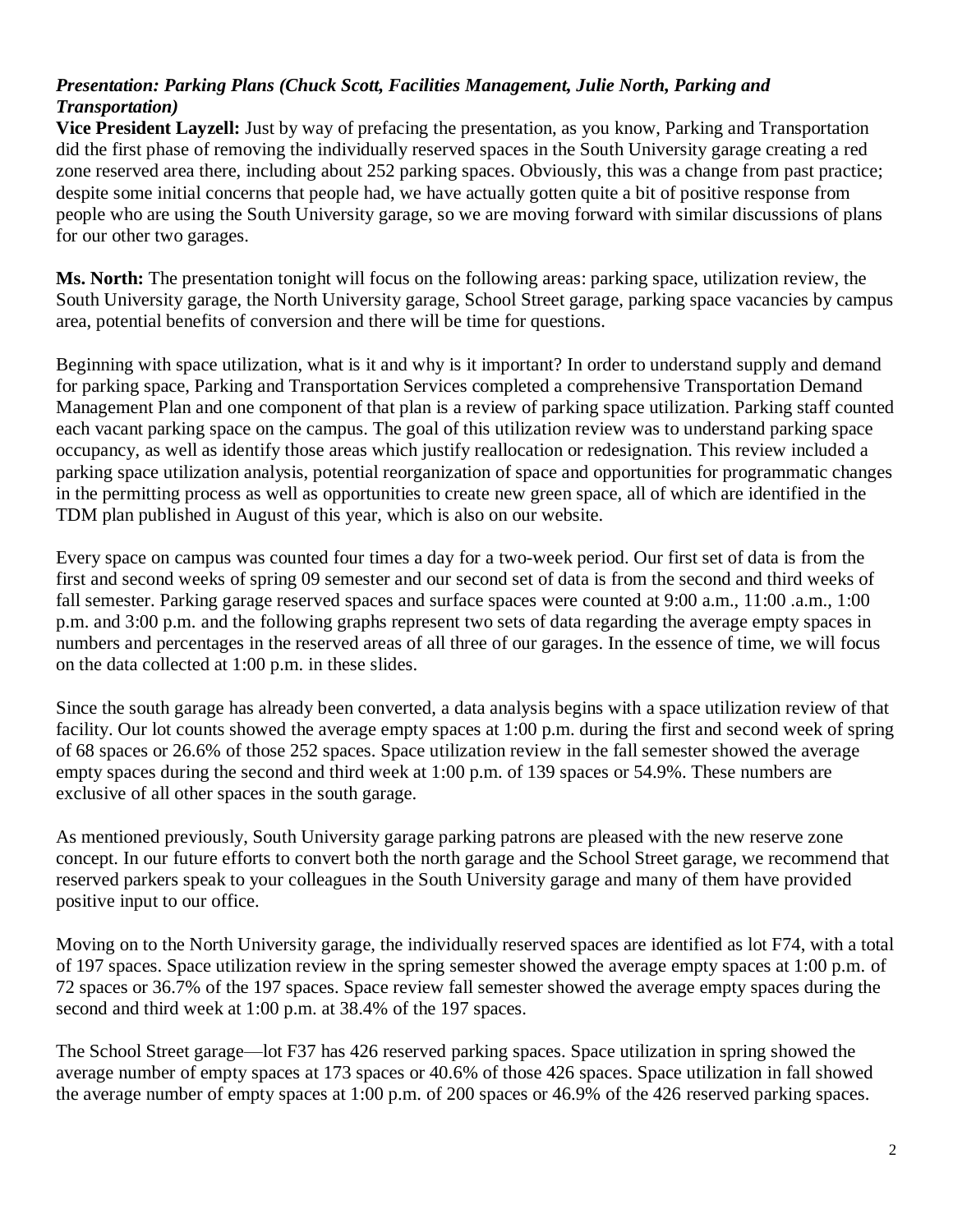ISU has 8,723 parking spaces and a large amount of these spaces are sitting empty on a daily basis. This graph represents the total amount of vacancies in all parking areas across campus in spring and fall semesters. The percentages were calculated by dividing the total number of empty spaces by the total number spaces for each category, respectively, faculty, staff, commuter, student. Area 1, located on the easternmost third of the campus encompasses the parking lots east of Milner Library and as far south as faculty-staff lots across from Centennial West and the School Street garage is located in this area. Total percent vacancy in spring semester of this area was 20%. Total percent vacancy in fall semester is 25%. Area 2, primarily located in the heart of campus, includes parking lots north of the Bone Student Center, the Bone Student Center pay lot and the South University garage is in this area. Total percent vacancy in spring semester was 31%. Our total percent vacancy in fall semester was 33%. Area 3 is the largest area on campus, encompassing lots as far north as S104 and S105. Area 3 also includes U-High parking lots, lots surrounding Hancock Stadium, Redbird Arena and the Instructional Technology and Development Center and the North University garage is located in this area. Total percent vacancy in spring semester was 49%, while total percent vacancy in fall semester was 48%.

Since we continue to have vacancies in all three of our garages, I'm confident that the conversion of School Street and north garage to a reserved zone area will benefit the university in the following ways. Full utilization of existing parking spaces will reduce the need to build more parking. Adding more parking spaces would increase debt and thereby increase parking permit fees. Fully utilizing our space also assists us in maintaining and expanding green space on campus. We have empty surface lots right now that could be converted to green space creating a more pedestrian friendly campus. This also creates new parking options that accommodate needs for less than full-time parking. We considered creating new permit types, carpool, days of week, evening and afternoon, permits based on academic classroom scheduling and teaching schedules. Another example, for a new permit type that we could integrate, we could create a permit for adjunct faculty who only teach a few days a week or staff that work a few days each week. This change is not intended to inconvenience people. It simply allows us to accommodate multiple parking needs and fully utilize our existing parking spaces on campus.

**Senator Stewart:** Will the red zone cost less than the individual reserve?

#### **Ms. North:** Yes.

**Senator Stewart:** I am usually here from 7:30 or 8:00 a.m. until 4:30 or 5:00 p.m. every day except on the days I go to visit student teachers and some of those days, I'm gone in the morning, but I have a class in the afternoon. Will I be able to find a spot when I come back?

**Ms. North:** Yes, you will. I also briefly wanted to mention that we do have a Parking Advisory Committee and this year, we have worked with the advisory committee on approving rate increases, approving parking policy and also this change was reviewed and approved by the committee. If the committee members here could raise their hands. Thank you.

**Senator Fazel:** My question is about the cleanliness of the parking garages, specifically the staircases and the elevators. I was wondering who is charge of them.

**Chuck Scott, Facilities Management:** Facilities Management is responsible for the cleanliness of those spaces. We have noticed the same thing recently. I don't know what's causing it, but we have already had discussions with the Grounds Department to begin to pay closer attention to those.

**Senator Kalter:** I was wondering if in the bigger report if you looked at other universities that have parking systems that work very well for them and if so, what those universities were.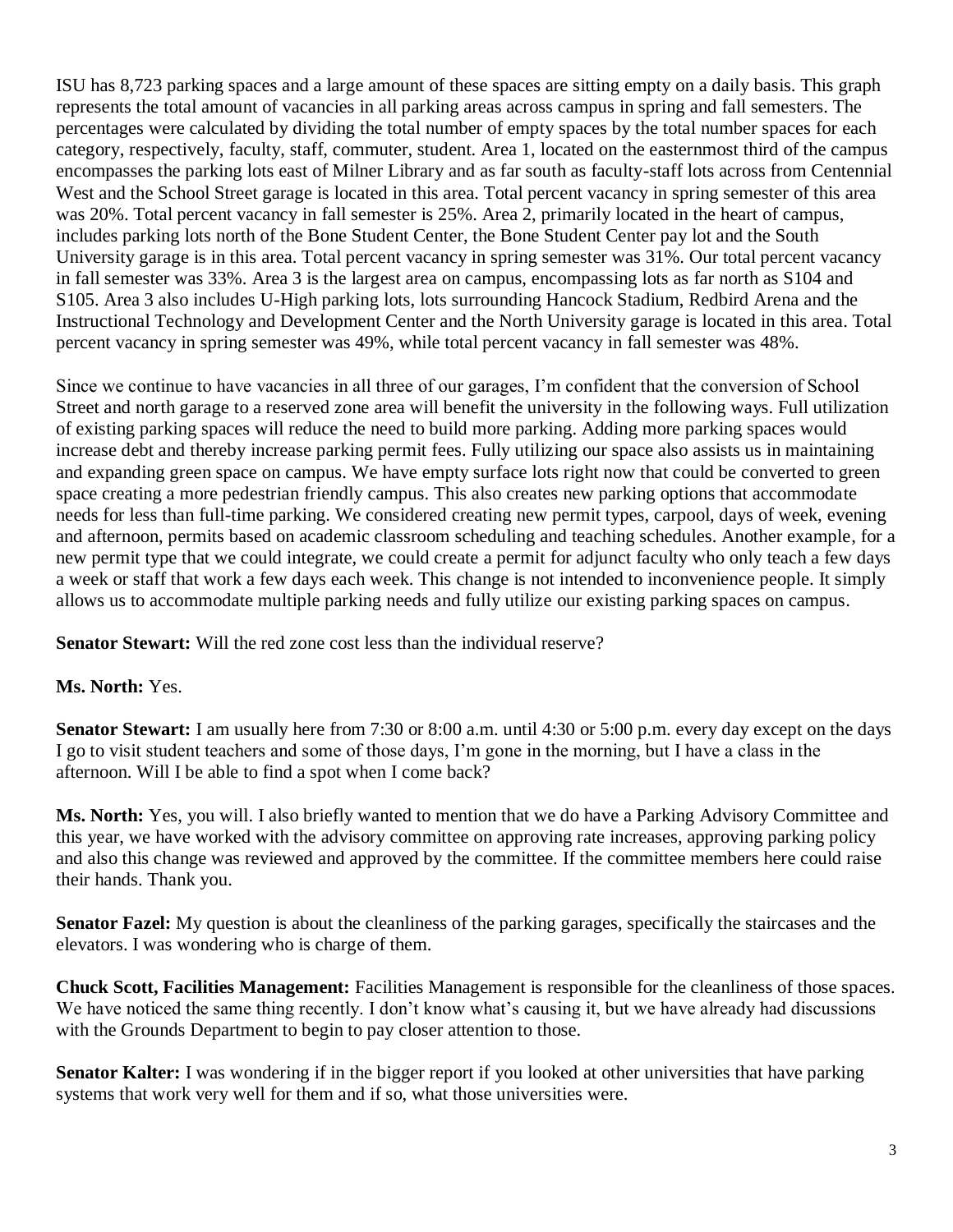**Ms. North:** Portland State University is where I was prior to coming here. We actually removed all of the reserved signage with the exception of a few reserved administrative-type positions. It was first come, first served and that appeared to work really well in that environment.

**Mr. Scott:** Portland State has significantly more students and significantly less parking as well. Their culture is more adaptable to alternative transportation. Certainly, that's one of the goals we have of this and that is to support the sustainability initiatives that we have here on campus.

**Senator Kalter:** One of the reasons I ask that is because I was at the University of Oklahoma Library for about a week. It was extremely easy for me as a visitor to park where the faculty usually park, which is exactly what I needed because I was working at their library. It's really nice to have a flexible system, both for the people on campus, but also for people who are coming to our campus for other reasons can get on and off campus efficiently.

**Senator Ellerton:** I have three questions. One concerns feedback that you have had on the current trial. And that is, for those who use the parking garage, was there feedback on the availability of parking spaces that didn't inconvenience faculty who by nature of their teaching commitments had to carry different amounts of materials at odd times or service teaching practices. Did you have feedback? There may be available spaces but are sometimes people very frustrated about the proximity of those to stairways and elevators?

**Mr. Scott:** The question was whether or not faculty that park in these garages had the capability to carry materials to their classrooms? It had to do with proximity of those spaces to the elevators and stairways.

**Senator Ellerton:** Right. It's precluded by the nature of their teaching that they are not there the first thing in the morning, but they need to come later and they need to carry things then. Was there feedback on that?

**Ms. North:** We have had positive feedback from faculty who teach in the south garage about being able to find parking space. We actually increased all of the loading zones and lots from 15 minutes to 30 minutes because you really can't unload in 15 minutes. So far, I have not heard any complaints from faculty in the south garage about that.

**Senator Ellerton:** The second question links to that because I was going to ask about loading zones and perhaps relaxing that so that there were some that were convenient and that would be an important aspect that would get around that problem. My third question concerns visitors' parking. Currently, or certainly in the past, if we had a meeting or a conference, we had to get people to donate parking spaces for those particular days. There were formalities that had to be gone through. Is that going to be relaxed to some extent so that visitors on official assignment to the university or for conferences can find parking easily?

**Ms. North:** Yes, we do have a couple of programs to manage that. One is the scratch off permit. I don't know if you are familiar with that, but that is available to departments simply for visitors. If you are having a group or a special event and you need to accommodate a group of visitors in a specific parking area, we would gladly help you work on that to make sure the visit is positive.

**Senator Tomlin:** My question was on the surface lots. You said that they could be converted to green space. Are those plans already in place or is that just an option that you are looking at?

**Mr. Scott:** I think that one of things you will see is as we convert these individual reserved spaces to reserved zones, we will be able to accommodate some of the people who are already on the waiting to get into those decks. Not the first year, possibly the second year, possibly the third year we might be able to begin to oversell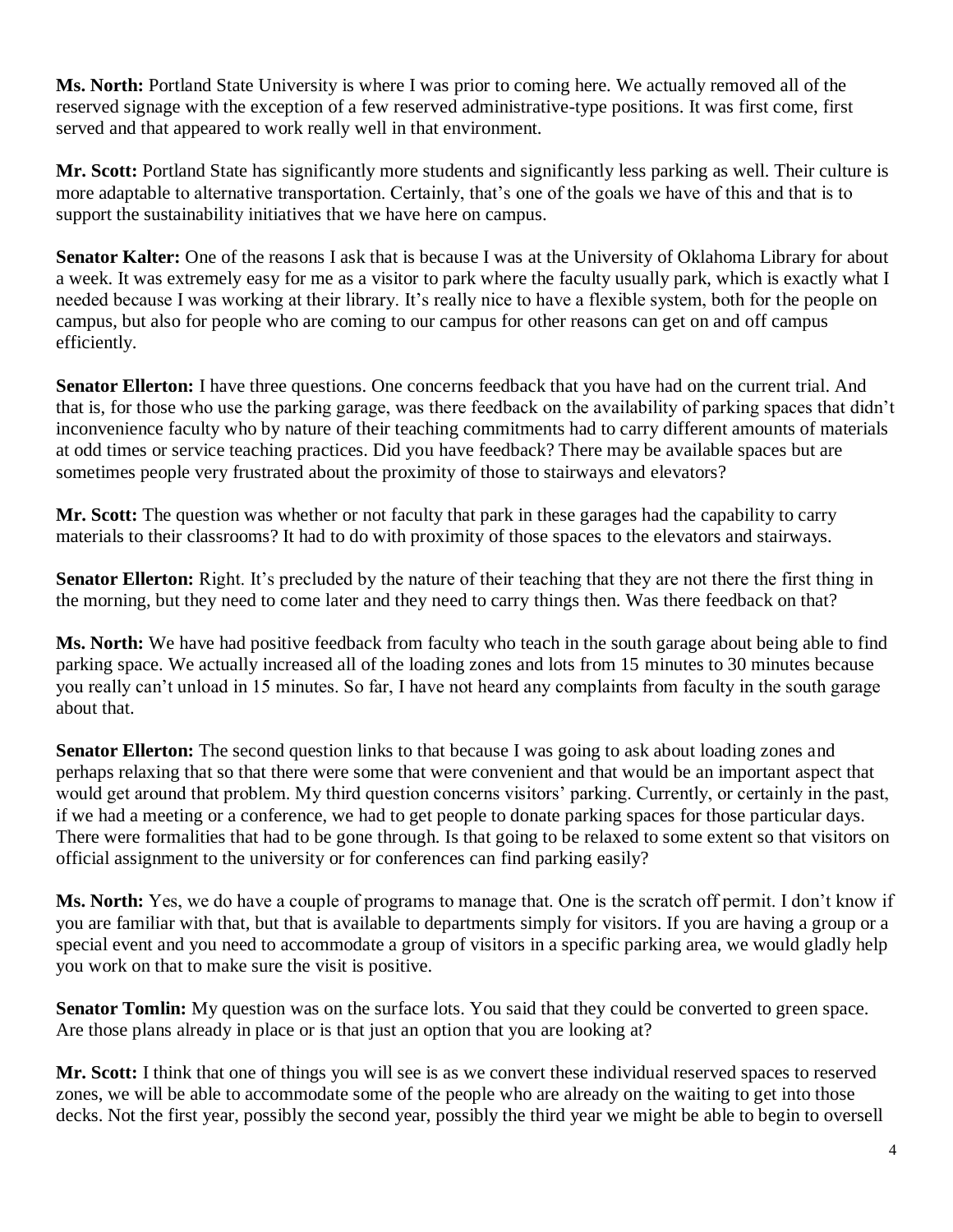to fully utilize more of the spaces that are vacant, as is shown by the data. What that will then turn into is an opportunity for us to more critically review our surface lots and possibly reallocate those space designations and look at then the smallest lots and convert those to green space, which is what the Campus Master Plan would want us to support. But I think it's about a two or three-year process for us to look at converting any surface lot to a green space.

**Senator Holland:** Typically, you are anywhere from 25 to 50%, in worst case scenario, unused. Of the 197 or 426 spaces available, how many of those have actually been sold?

**Ms. North:** All the permits for each area have been sold to the amount of spaces.

**Senator Holland:** So you sold 426 and it's still 30 to 40%.

**Ms. North:** Yes.

**Senator Boser:** Right now, you sell the permits so you know what 100% occupancy is, but what sort of formula will you use for overselling, which you will essentially do, and how will you know when you have reached saturation?

**Ms. North:** Our plan is to continue to do space utilization every semester and we would monitor very carefully the use of each space and as we do move to that, we would factor it into the entire scenario to make sure that everyone has a space to park in.

**Senator Horst:** If your plan is to oversell, I am just curious if I'm a faculty, I show up to my parking lot that I paid for and it's filled, what's going to happen to me?

**Ms. North:** Within the garages, there are also other spaces on the top, our student storage. There are some other spaces…what we do right now for people who find themselves in that position, we have you go to the nearest parking space and park and just call us and let us know and then we actually contact the individual parker who is in that spot. Right now, we are requesting to tow people to a different garage. So, you just need to find the nearest parking space you can and call us.

**Vice President Layzell:** I think it's safe to say, isn't it, that as you are moving in this direction and you are contemplating being able to oversell to better utilize the spaces, that you are going to phase into that very gradually as you are doing these utilization studies so that we don't have the kind of situation that Senator Horst was describing.

**Ms. North:** Absolutely.

**Senator Marquis:** The commuter permits are oversold, currently, right for the commuter lots? What is the feedback on that as far as student commuter permit users not being able to find a spot, which is a similar situation, I would imagine, if we went to red lot reserved zones?

**Ms. North:** I have not heard any commuter parker complaints. I do know that we have the surface lots and there are streets also that commuters can park on without a permit for a certain amount of time. We do have a commuter reserved zone in one of our garages right now that works out and also in the garages when we convert, the spaces would be available to commuters after 5:00 p.m., thereby, hopefully getting them closer in.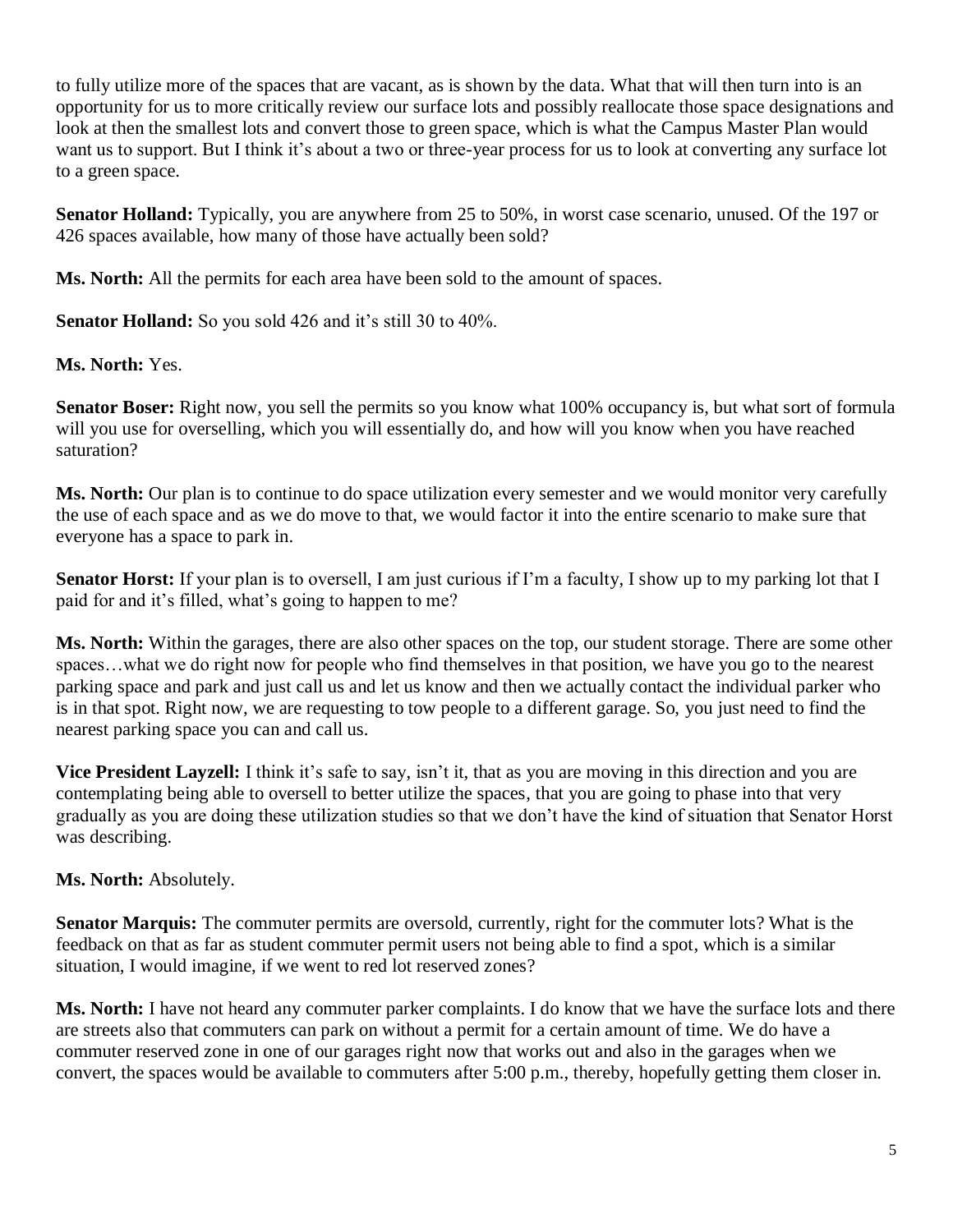**Senator Clayton:** I was just curious why the College of Business garage and the Bone garage are different in prices per hour for students who don't have these permits.

**Ms. North:** Those are the two hourly lots. Are you talking about the south garage and the Bone Student Center?

**Senator Clayton:** Yes, but they are different.

**Ms. North:** They are. There's hourly in the Bone and then hourly in the south garage and then different parking as you go up the levels in the south garage. Did that answer your question?

**Senator Clayton:** No, per hour when you park in the Bone, if you go a little bit over, it's not as much, but in the College of Business garage, it rounds up to the next 75 cents.

**Ms. North:** It supposed to be 15 minutes on either end and if that's not happening, then you need to let our office know.

**Senator Dawson:** Another thing we need to realize, as senators, that the other transportation options are really a very important part of the whole plan. Those of you who have been here for awhile, if you were a student, you didn't get to park close. The bus service, the shuttle service is phenomenal. For those who don't want to pay a large amount, there are other convenient options like parking farther north and catching one of the buses in free.

**Senator Stewart:** If we go to this in the School Street lot, is there some way the end parking spaces can be reserved for smaller vehicles because sometimes people drive these monster pickup trucks and park them on the end and you can barely get around them.

**Senator Rich:** I know the Town of Normal in their uptown planning is trying to set up parking that balanced university flows with non-university shoppers, visitors and was a real challenge. I was wondering if you had any feedback on successes, concerns with regard to university clients. Second, in your planning, what kind of long-term expectation do you have with regard to off-campus students that actually chose to come to Normal without a car?

**Mr. Scott:** The Town of Normal has been gracious enough to offer the university half-price sales for parkers in the College Avenue parking structure for the next year and a half to two years until such time as the multimodal transportation center is open. They've offered that to all merchants in the uptown area and/or those businesses that are adjacent to it. Since we are in that close proximity, they have offered that to us and we have had a few people on campus that have chosen to go to the College Avenue structure. Not that we are advocating or supporting that because we need the resources on our campus, but it's a pretty good rate at \$20 per month. In a couple of years, it will go back up to the going rate which will probably be \$40 to \$45.

**Ms. North:** Your question, as I understand it, is accommodating students who drive in from another city...

**Senator Rich:** Who don't. Part of the goal for uptown is to increase the pedestrian-friendly nature of the town, including job opportunities next to campus. So one of the hopes is that we will have a reduction in the number of off-campus students who actually bring cars—that they could come and live and commute within Normal without a car. Do you have that in your long-term planning any expectation with regard to that?

**Mr. Scott:** Actually, the alternative transportation plans that Senator Dawson mentioned are already in place. We on campus have three Hertz Connect cars where any one of us can get a membership to Hertz Connect and for \$8 an hour, we can drive a vehicle. Fuel is included. Insurance is included. All you have to do is register for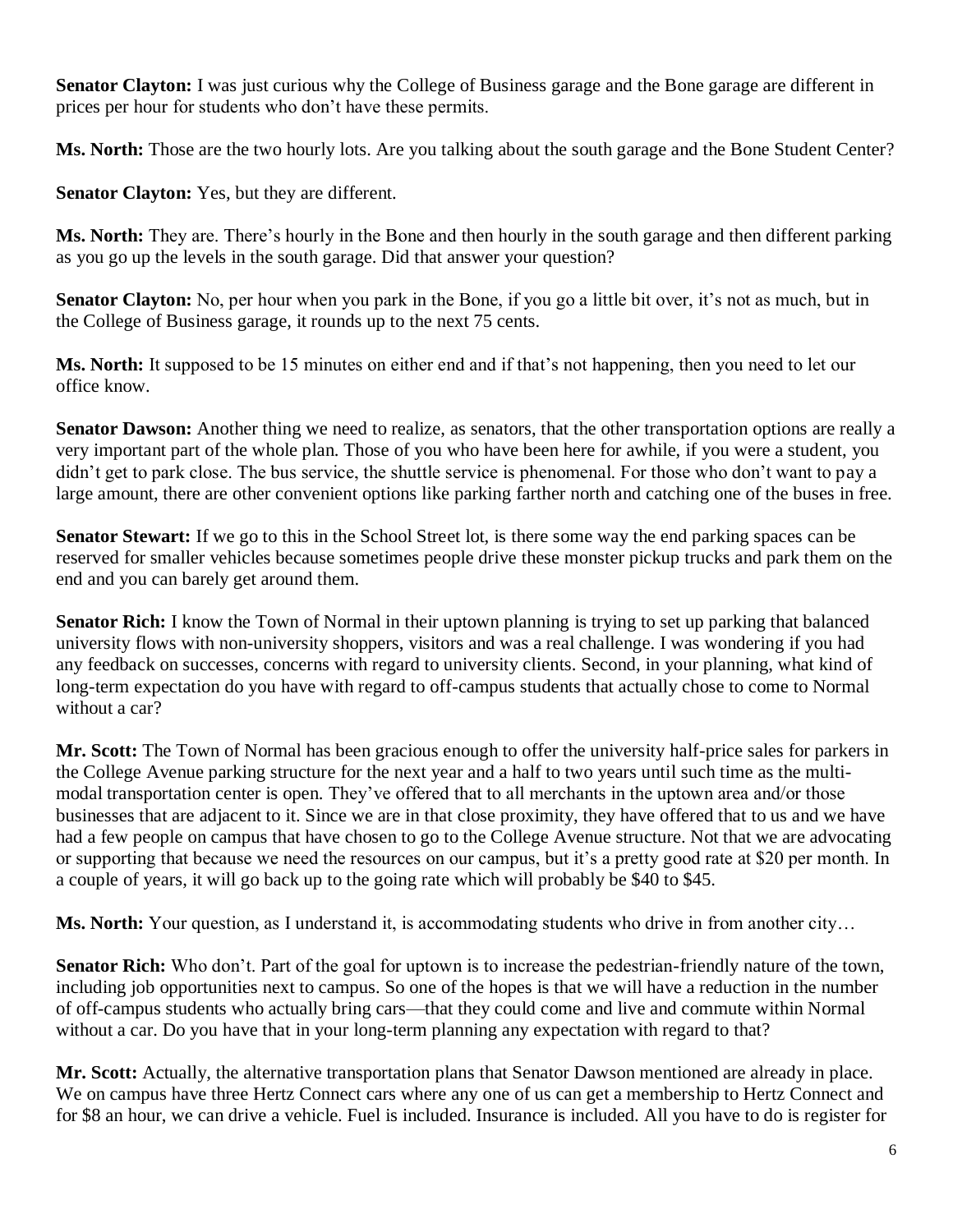that car. We have a Ford Escape and a Mini Cooper, both in the Alamo II parking lot, and we have a Prius out on the west campus. They are parked there at all times. I would encourage you to take a look at Julie's parking website and/or Enid Cardinal's sustainability website. There are links to Hertz Connect.

**Senator Holland:** Don't forget our buses and our Reggie Ride bicycles. You can contact Julie at [jenorth@ilstu.edu](mailto:jenorth@ilstu.ed).

**Ms. North:** We are going to be meeting with other stakeholder groups on campus and I am happy to speak to people one on one or by department or group at any time.

**Mr. Scott:** We would meet with any department that had some interest. The Transportation Demand Management Plan is on the parking website. You will find in it the actual counts of vacancies in every single lot in there. Julie put together a list of frequently asked questions. We will leave those in the back so feel free to pick one up as you are leaving.

#### *Chairperson's Remarks – No Remarks*

#### *Student Body President's Remarks*

**Senator Marquis:** The Election Night Live that I mentioned at our last meeting went really well. We partnered with the American Democracy Project and invited all students to watch the election results with us. A lot of thank yous go out on that one.

What we have been doing all semester is called Office on the Quad. We have been bringing ourselves out to students a little bit more in a different way. It's something that started at the beginning of the year and is now ending because it's starting to get cold. Basically, every Monday at the same time and in the same location, we've been bringing our office out to students on the quad. Senator Owens had a big part in orchestrating this all for us. Students responded really well to this and hopefully future SGAs will do it. We certainly will continue to do it in the spring.

The program this week for Office on the Quad was a safety whistle give away. We handed out 500 safety whistles within two hours. We are continuing to go ahead with the Safety Committee and lots of other safety activities to promote campus safety, personal responsibility for that safety, as well as a community responsibility that we take very seriously.

We have been administering an off-campus living survey. The goal of the survey is to better understand offcampus students, their needs and their concerns. This particular one involved housing off campus with the incredible housing issues that some students face. The survey went really well. We received lots of results and we are tabulating that information now. We are doing one more step in that process of gaining information about off-campus living, which will be focus groups, which we are having tomorrow, so if any of your students are interested, they are going to be in the SSB304 and they are going to be happening at 11:30 and 4:00. The goal is to get a little more insight into what students want in our off-campus living. In particular, we are looking at creating an off-campus students tenant union, which would bring students together and kind of be mediators and work with the Town of Normal and work with apartment companies here to better everyone's experience people on both sides.

## *Administrators' Remarks*

• *President Al Bowman – See Page 1*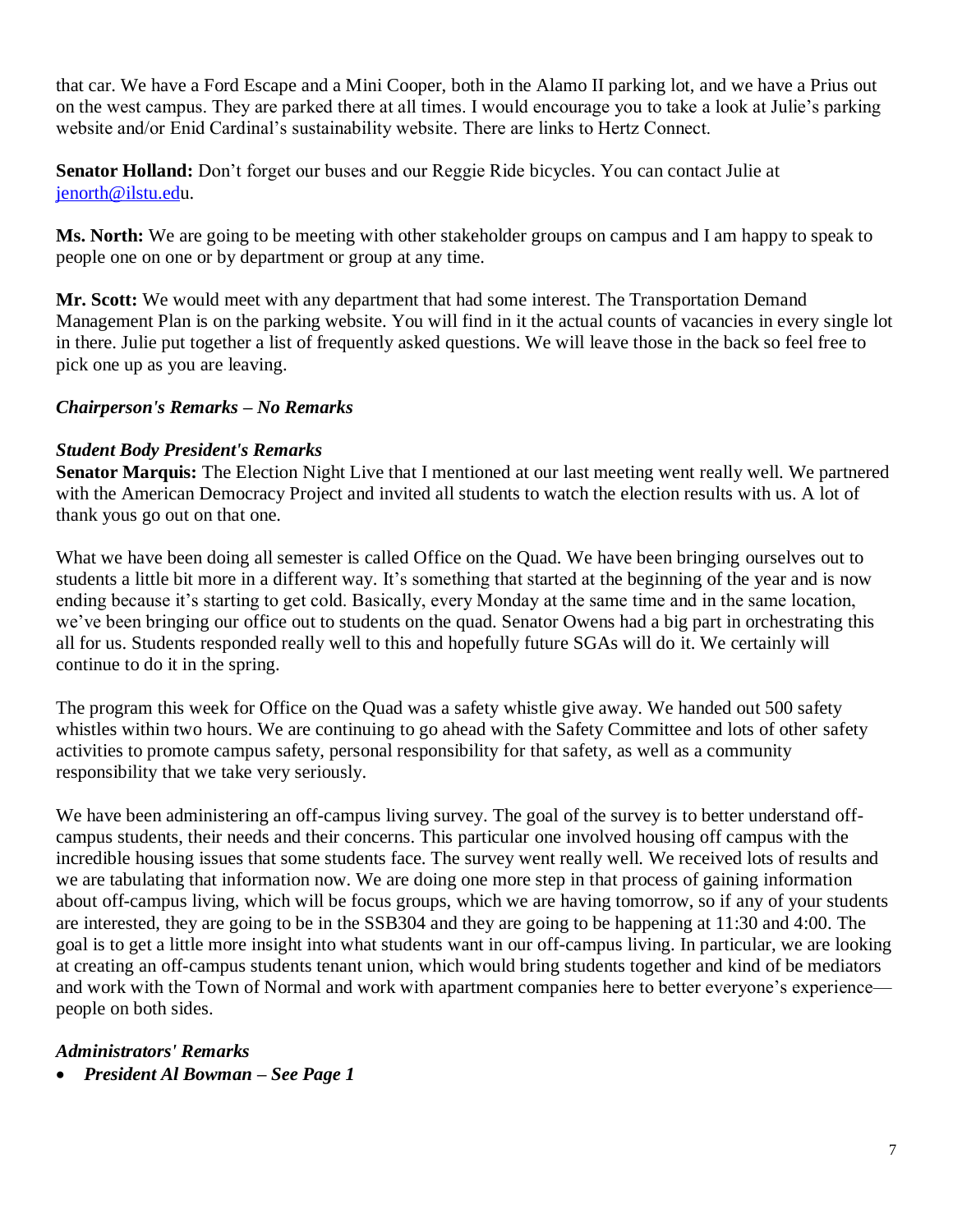#### • *Provost Sheri Everts*

**Provost Everts:** I have asked Dr. James Palmer and Dr. Claire Lamonica to co-chair a task force charged with conducting a thorough review of our General Education program. The group will begin its work in January 2011, with a goal of providing recommendations to me for any program revisions by May 2012. Senator Holland and Senator Marquis have already agreed to serve on the taskforce. Dean Jeff Wood has agreed to serve as the deans' representative and Jonathan Rosenthal has agreed to serve as the Provost's representative. Additional taskforce members will be named and we will get those to you as soon as possible.

**Senator Farrell:** How many students will be sitting on this committee?

**Provost Everts:** Right now, we have one named, but that probably will not be the only one and there will also be many student forums.

**Senator Holland:** As I recall, the Senate needs to forward you ten faculty names.

**Provost Everts:** Absolutely, so ten names there and also dean names as well.

**Senator Holland:** If you know of anybody who would like to serve on this committee, get the word out. Probably in the next week or so, we will send requests for nominees or self-nominations and then at a future meeting, our ten nominees, of which you will choose five.

**Senator Kalter:** I was hoping you would have at least one graduate student on the committee. Many of our grad students in English teach Gen Ed classes.

**Provost Everts:** Good suggestion. Thank you.

- *Vice President of Student Affairs Steve Adams - Absent*
- *Vice President of Finance and Planning Dan Layzell – No Remarks*

*Academic Affairs Committee: Senator Stewart – No Report*

#### *Administrative Affairs and Budget Committee:*

**Senator Kalter:** We are sending three items to the Executive Committee for next time. One is we finalized, with the help of Vice President Minné. Senator Laudner and Senator Ramirez met with her and we finalized the draft of the commentary survey for her vice presidential position. So now four of those are moving forward, hopefully, for roll out this spring. The second one is we finalized a draft of the use of Electronic Equipment for Surveillance Policy that was an Information Item last April and had to be sent back to committee. So that's also going forward to Exec. We are sending forward the Administrator Selection and Search Policy. This had to do with Milner and Mennonite having different circumstances searching for a dean. We agreed as a committee to what we think their explicit exceptions should be in terms of who is on that particular search committee. We tabled the other item that is related to the same issue—the Academic Chairperson Responsibilities—basically how should Milner and Mennonite go about selecting a chairperson in that they are only one department in each of those colleges. We have tabled that and we are going to go and talk to more faculty in Mennonite and Milner and also consult with Dan about good possibilities about how we go about doing that.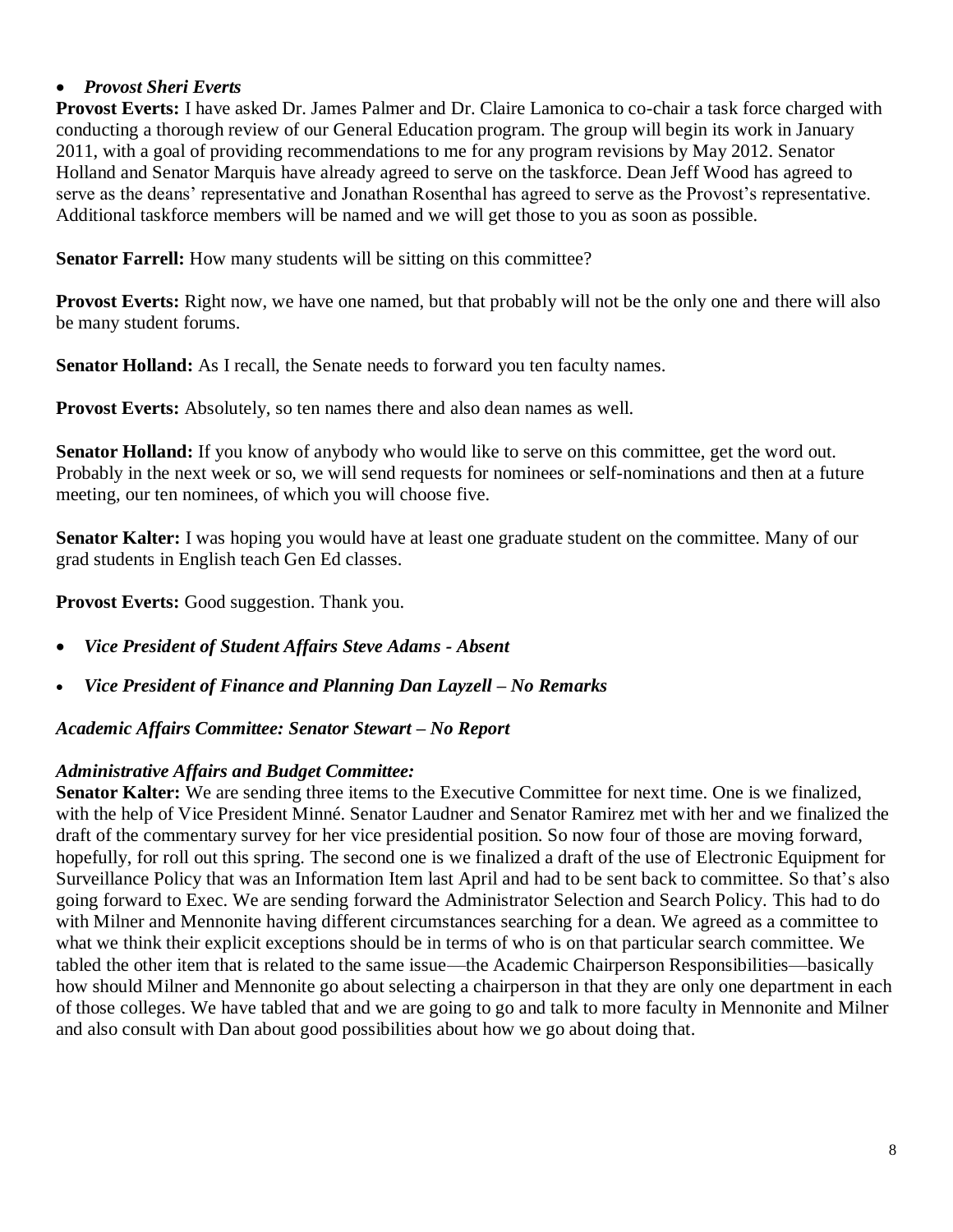#### *Faculty Affairs Committee:*

**Senator Wedwick:** We had a request brought to the committee to make an additional change to the Classified Research Policy that we have as an Information Item tonight. So we discussed that change and we decided to pull that as an Information Item tonight and resubmit that for next time.

#### *Planning and Finance Committee:*

**Senator Van der Laan:** We spent most of the time productively brainstorming.

#### *Rules Committee:*

**Senator Bailey:** I want to thank Senator Horst for standing in for me at the last meeting. The Rules Committee finalized changes to the AFEGC Policy and corresponding Blue Book changes. We have approved those changes and we are sending them to Exec to go to the Senate. We have also approved changes to the Economic Interests Policy. That will go to the Executive Committee for an upcoming meeting. We are currently working on revisions to the assessments of vice presidents in a policy related to that and also the Student Services Programs Policy.

#### *Action Items*

#### *10.14.10.01 Student Center Performing Arts Series Board Deletion – Blue Book Revision (Rules Committee)*

**Senator Bailey:** The vote was to delete the policy from the Blue Book.

**Senator Holland:** The reason that it is being removed is because it's about a committee that doesn't exist.

**Motion XXXXII-22:** By Senator Bailey to delete the Student Center Performing Arts Series Board from the Blue Book.

**Senator Horst:** As a member of the School of Music, I just want to say that I am sad that this program is dissolved. I hope the university continues to support the performing arts and hope that these funds that were given to this program are somehow redirected to the arts.

**Senator Holland:** I believe that committee, to a large extent, has been superseded by the University Programming Board.

**Senator Horst:** But the series no longer exists?

**Senator Holland:** The series, itself, does not exist.

**Senator Dawson:** Was this committee responsible for the Stars on Stage series as it had existed in the past or is that in another area?

**Senator Bailey:** I do not know that.

**Senator Dawson:** OK, because I know that the Stars on Stage has been suspended for some time, maybe three years, but there is quite a contingency of subscribers. I didn't know if there was a committee that exists in reference to booking acts that come through.

**Senator Holland:** I am trying to see who would be here who is more familiar with the University Programming Board. I'm not sure I see anybody.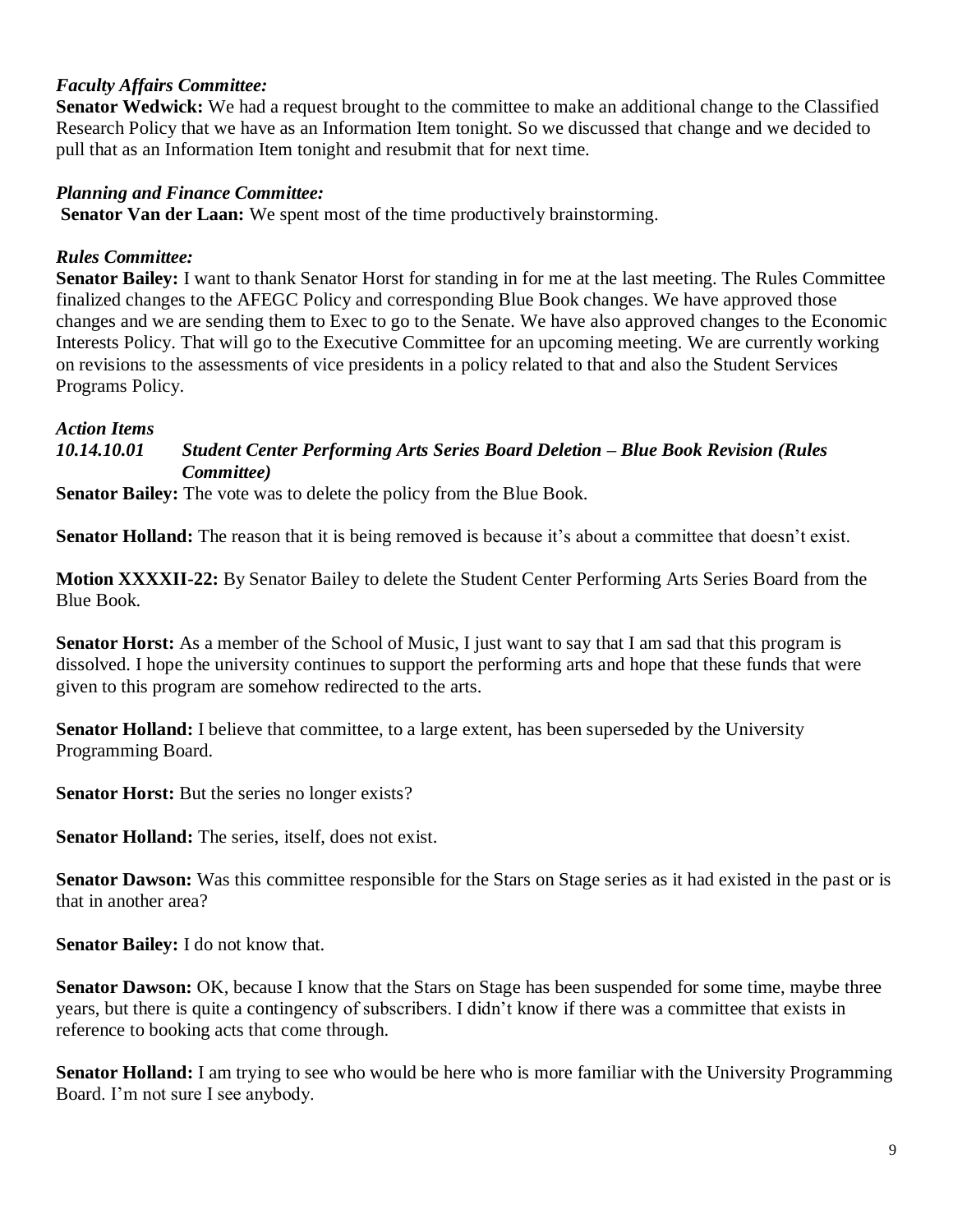**Senator Marquis:** I would imagine that would be something that the University Programming Board actually did kind of handle. The series is not under the same name anymore, but they would be the ones to bring larger acts to Braden or Redbird Arena.

**Senator Dawson:** Is UPB just students?

**Senator Marquis:** It's just students.

**Senator Holland:** I have a vague recollection of a committee which is still meeting, which is a combination of faculty, staff and members of the community. Don't quote me on that, but I have this vague recollection from the last time I…

**Senator Dawson:** We are not suspending a committee that still meets?

**Senator Holland:** No, I don't believe this committee has met in five years.

#### **The motion was unanimously approved.**

#### *10.14.10.02 UCC Guidelines – Summary of Revisions (Academic Affairs Committee) 10.14.10.03 UCC Guidelines – Revised (Academic Affairs Committee)*

**Senator Stewart:** The changes to the UCC policies and procedures are mainly editorial in nature. One of the major changes was an online process and maybe about four or five substantive revisions that are on the summary to make it easier to understand what is being changed.

**Motion XXXXII-23:** By Senator Stewart to accept the changes to the UCC policies and procedures. The motion was unanimously approved.

## *08.13.10.01 Milner Bylaws (Rules Committee)*

**Senator Bailey:** We incorporated the changes that were suggested at the last meeting by Senator Fazel and we sent those changes to Milner and the Library Faculty Council approved those changes last week. The primary change was that the dean was separated out from the faculty and at least one elected member must be nontenure track rather than "one."

**Motion XXXXII-24:** By Senator Bailey to approve the Milner Bylaws as revised. The motion was unanimously approved.

## *Information Item:*

*10.28.10.01 Classified Research Policy (Faculty Affairs Committee) Removed for further revision*

## *Communications:*

**Senator Knobloch:** The Campus Safety Committee needs to fill two spots for general students. If you can please ask your department heads to ask their classes if they would be interested to talk to the Student Body President or myself or Ethan Boldt. Anyone from Student Government would be happy to assist them.

**Senator Bonnell:** Milner is redesigning its web site and a link from the home page today is its new beta site. From that beta site, you will find a link for comments, questions and concerns. We would be thrilled to get any of your feedback on our new beta site. If you look at our home page now, it's in the top right hand corner.